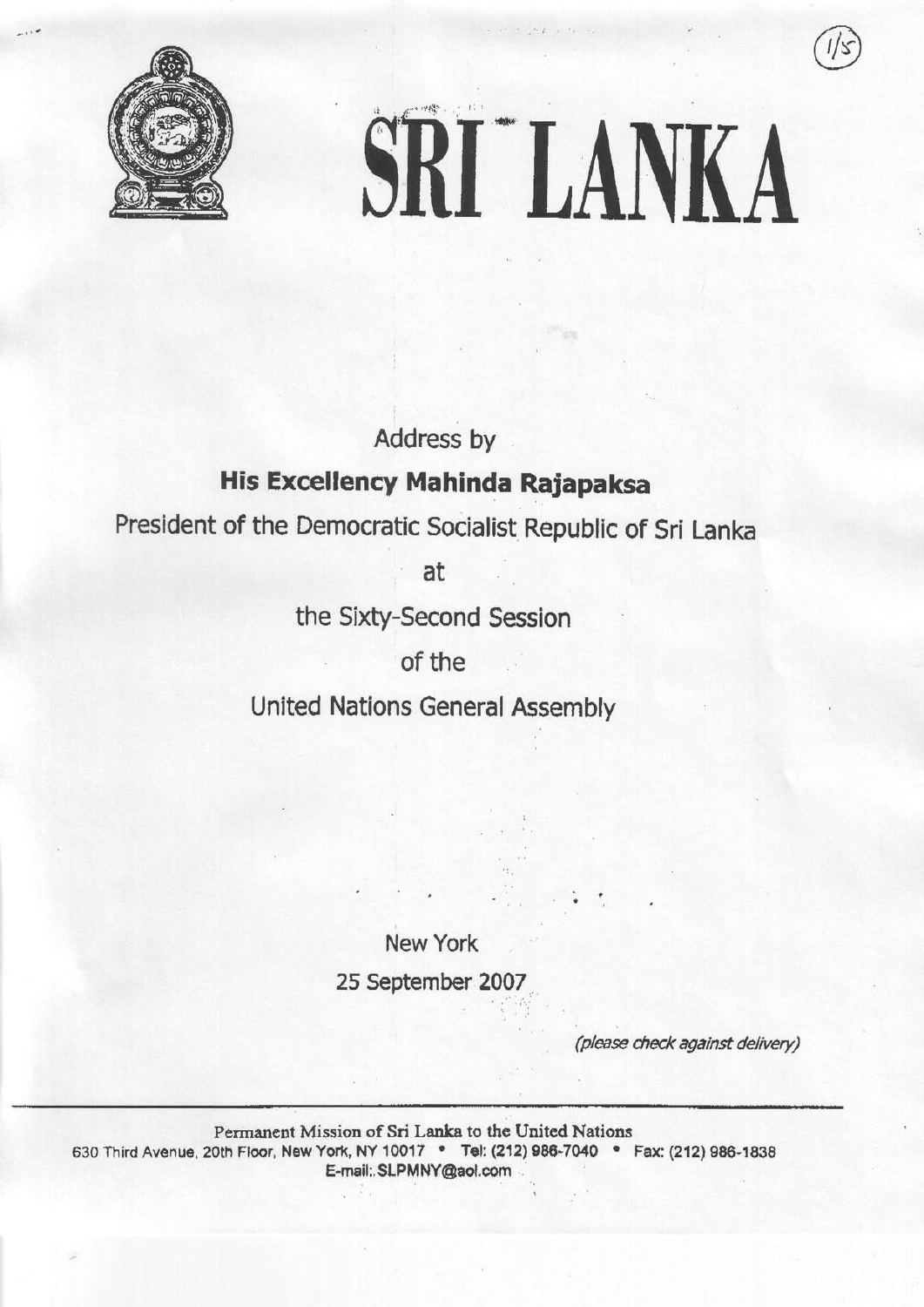Mr. President Mr. Secretary-General Your Excellencies Friends.

I am pleased to be able to address the global community on the first day of the current session of the General Assembly of the United Nations.

Please accept my congratulations, Mr. President, as you assume the high office of the President of the 62<sup>nd</sup> Session. To H.E. Sheikha Haya Rashed Al Khalifa, I convey Sri Lanka's gratitude for her astute leadership of the 61<sup>st</sup> Session.

Sri Lanka can boast of a very old and advanced civilization similar to Greek, Roman and Nile Valley civilizations. One of the important characteristics of our civilization was the use of living languages such as Sinhala and Tamil, two languages used by many even today. Therefore, I consider it my obligation to use Sinhala, a living language to address this august assembly.

Ladies and gentlemen, let me begin by quoting the immortal words of Sir Isaac Newton, "We build too many walls and not enough bridges".

We all became members of an organization that was created to let all our voices be heard, to avoid an approach to resolving problems - through violence, revenge and blame. We see a trend to find fault, to place countries in the dock and penalize those who do not fall in line. Instead of seeking solutions through cooperation, we have often created suspicion and built walls between ourselves through double standards.

#### Mr. President,

I am proud to inform you that despite the significant challenge posed by the ongoing conflict with a ruthless terrorist group in the North of the country, we have freed the Eastern Province from terrorism and restored law and order there. My Government has already launched a massive program of rehabilitation and reconstruction in the East. We propose to make the Eastern Province of Sri Lanka a model for development and rehabilitation, essentially with our own effort but also with the assistance of all donors. We are taking steps to return the usurped rights of the people by conducting Provincial and Local Government Elections in the East by early next year. There is a clear opportunity for the international community to play a vital role in breaking the cycle of conflict by focusing on development.

#### Friends.

We launched military operations only to exert pressure on terrorists in order to convince them that it will not be possible for them to obtain a military victory. Our goal remains a negotiated and honourable end to this unfortunate conflict. I must say that the All Party Representative Committee is working successfully towards it.

#### Mr. President,

Sri Lanka was one of the first developing countries to promote universal health and education, gender equality and social mobilization. We have been able to achieve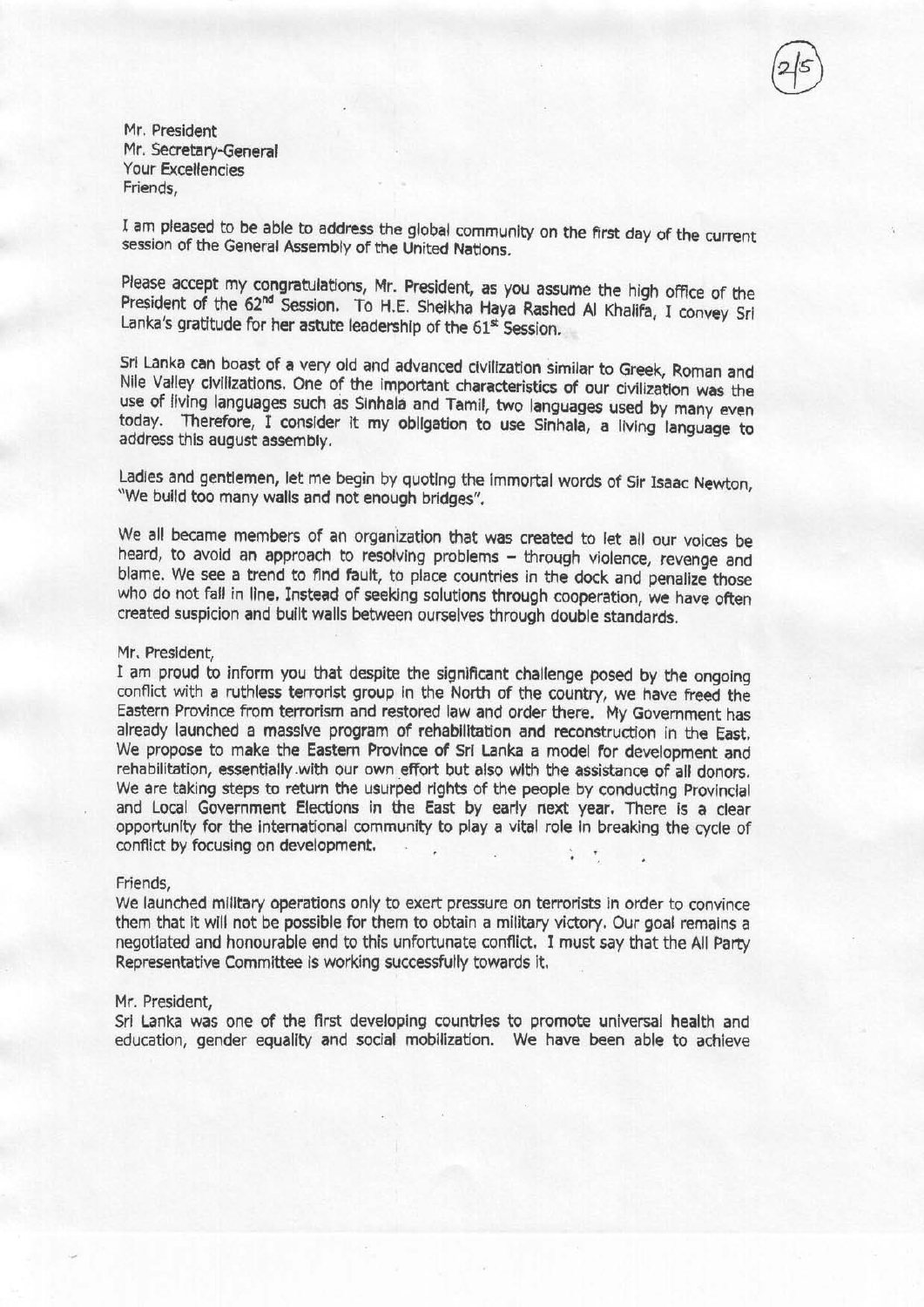Professor Committee

exceptional socio-economic indicators; way ahead of those normally expected of a country in the lower middle income range and on the way to achieving or surpassing many of the Millennium Development Goals. It is a beautiful sight on our rural roads to see thousands of children in clean white uniforms heading for school. It is a fine example of our success in education for all.

It is despite brutal terrorism of 25 years that we have been able to continue with this social development. My Government maintains a policy of openness and cooperation with all international human rights mechanisms and a number of high level officials have visited Sri Lanka recently.

Sri Lanka's ancient civilization was rooted in the Buddhist principles of Metta and Ahimsa - Metta being loving kindness to all living beings and Ahimsa being a deep respect for life. Human rights have been an essential part of our great cultural tradition for millennia. It is therefore nothing new for us to protect human rights. Women in pre-colonial Sri Lanka enjoyed rights that are prescribed under CEDAW - including rights of property ownership and inheritance rights. It was certainly not an accident that Sri Lanka produced the first democratically elected woman Prime Minister in the world in 1960.

Guided by the principles of Buddhism, we have long respected the rights of our fellow human beings. Therefore, it had not been necessary for us to experience global wars or the deaths of millions to learn to recognize their value. My country has no record of inflicting misery on fellow human beings for the purpose of empire building, for commercial advantage or for religious righteousness.

Sri Lanka believes, as one of the founder Members of the Human Rights Council, that human rights are too important to be used as a tool to victimize States for political advantage. It is essential that international action to facilitate compliance with human rights standards is fair and even handed. Human rights have to be protected and advanced for their own sake, not for political gain.

Mr. President, Excellencies, Even as we gather here, State sovereignty, civil society and the rule of law are increasingly being threatened by terrorism and other illegal and illicit activities in many countries. We need to be vigilant about these activities. Although the UN system has set up mechanisms to deal with

 $\overline{2}$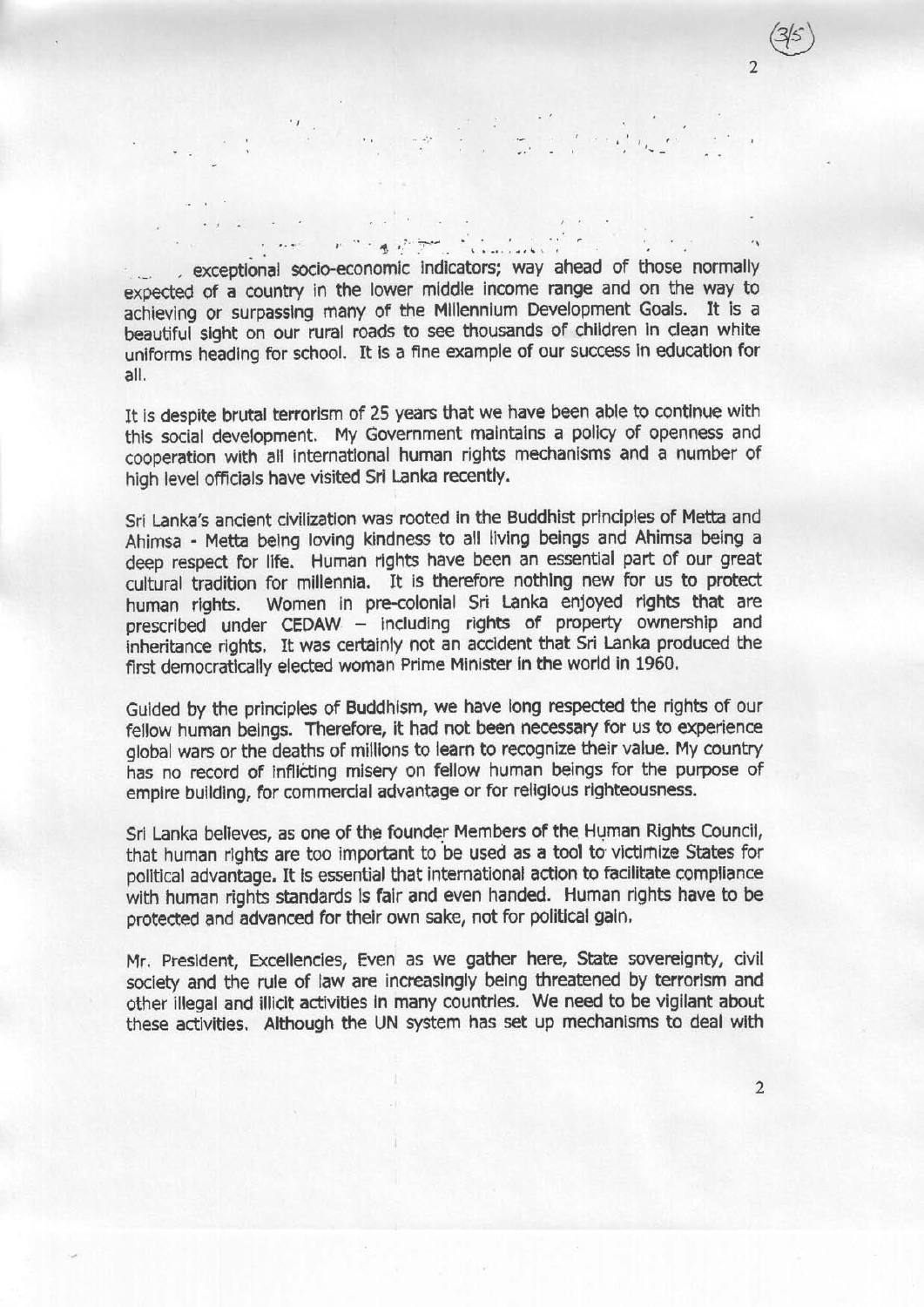$\overline{3}$ 

3

many of these problems, the capacity of the UN to address these challenges effectively has been brought into question.

There are many Member States represented in this Assembly today who have first hand experience of the havoc caused by brutish terrorism which has stretched its claws to many corners of the globe to mar innocent lives. All terrorist attacks whether in New York, Mumbai, Cairo, London or Colombo, are acts that threaten the democratic way of life and must be condemned unreservedly.

Terrorism anywhere is terrorism. There is nothing good in terrorism. Sri Lanka has taken an upfront position in the global community's efforts to deal with terrorism. We have become party to 11 of the 13 UN Conventions for the suppression of various acts of terrorism. We think that the Comprehensive Convention on International Terrorism, which, in our view remains a priority, is only limited to endless discussion. I emphasize that we must conclude these negotiations soon.

In whatever Continent there are conflicts, those will affect the world economy. Peace in the Middle East has a great impact on our economy. Solutions sought for conflicts in various countries, must be indigenous. Otherwise, even if the international community is appeased, people in the countries saddled with conflicts will not be satisfied. This will be a blow to democracy.

At this point, we must focus our attention on the Palestinians who are striving for an independent State. The World community must help them to manage their country without any undue influence.

### Friends,

and the same

We strongly support the strengthening of UN mechanisms for countering fund raising for illegal and illicit activities. We encourage the Secretary-General to allocate more resources to this area, especially to enhance technical skills in countries which do not have such skills. Many developing countries will benefit from such assistance. We need to have a better mechanism to provide solutions to the problems confronting us. Support from all Member States should be obtained for this purpose.

## Friends.

The UN has a mixed record of achievements. As resources received by the UN are limited, it has been only possible to deliver limited results. We need to focus on these as they often have been characterized by countless, poorly coordinated, ineffectively designed, ineptly staffed and overlapping programs, with unnecessary inter-agency competition. The UN must always remember that its primary function is to render assistance for the well being of its Member States.